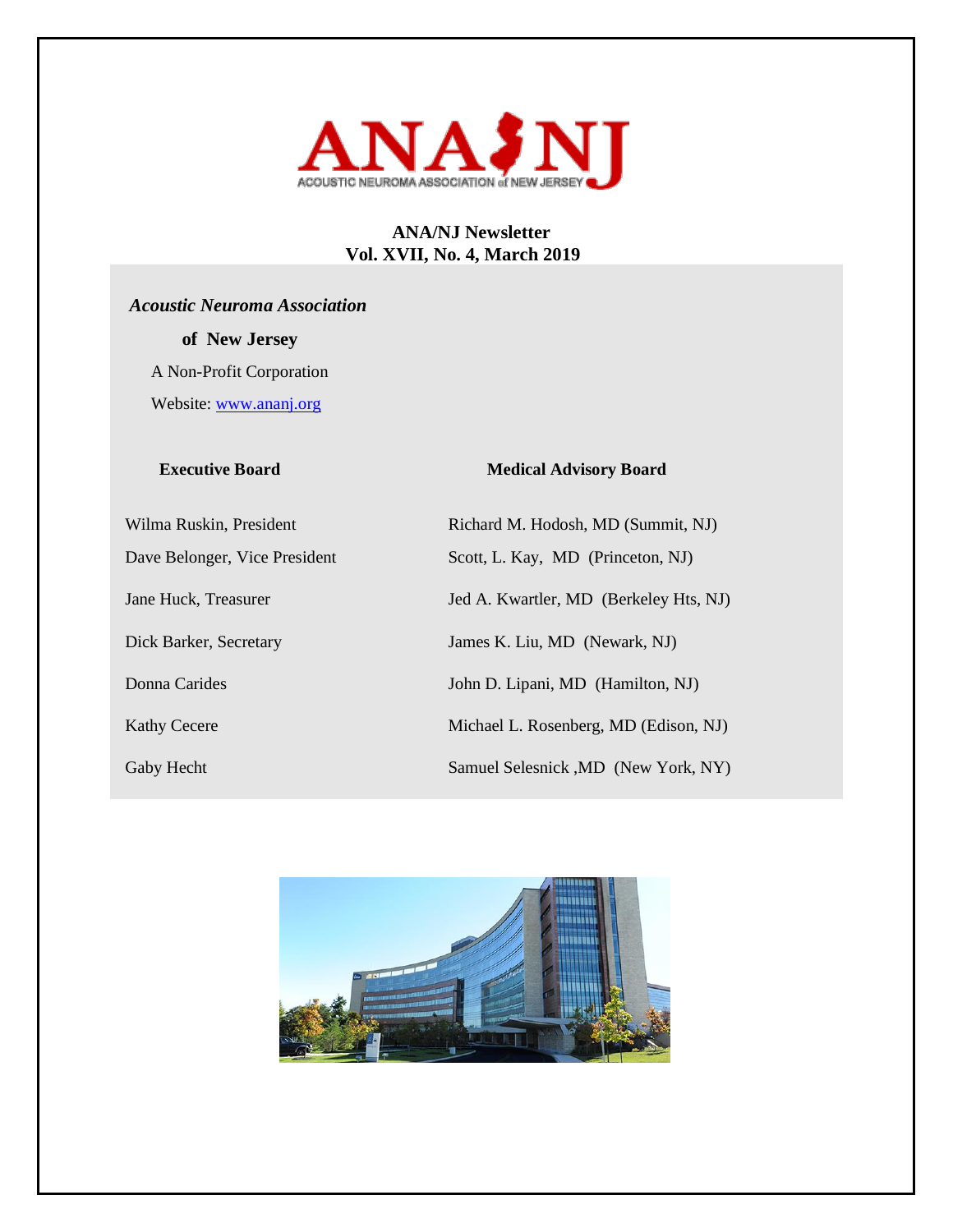### **ANA/NJ Fall Meeting, Voorhees, NJ October 14, 2018**

 Eighteen patients and caregivers, including six board members, attended our Fall meeting held at the Virtua Hospital in Voorhees, NJ. We thank our vice president Dave Belonger for initiating arrangements with Virtua Hospital, and Michele Spack, administrative assistant at Virtua, for helping so well with scheduling and the details of room set up. A special attendee introduced at the meeting was Iryna Lutsenko, a post-treatment acoustic neuroma patient who has just recently become Support Group Leader/Facilitator for ANA's Southern NJ Group. Attention was called to this group's first meeting scheduled for October 21 in Cherry Hill.

 Our meeting at Virtua in Voorhees was an open discussion for patients and caregivers to share their personal and family experiences with acoustic neuroma. To summarize briefly: (1) A Wait-and-Watch patient reported that his 1.4 cm tumor has stopped growing, although he understands that his hearing loss (now down 40%) may nevertheless continue. (2) A patient described her CyberKnife experience for a 2.1 cm tumor; she had trouble with the plastic mask used to hold her head steady; there was some transient swelling of the tumor following the treatment. (3) A patient (2.9 cm tumor) who reported serious postsurgery problems with balance, fatigue and 'brain fog' at our October 2016 meeting noted further problems with sleep, mood swings, memory and nausea; he continues to consult with doctors and keep active as far as possible. (4) A caregiver asked for advice for her stepdaughter regarding continual headaches following retrosigmoid surgery; acupuncture and B<sup>2</sup> vitamins have been tried; materials dealing with causes of such headaches and possible remedies will be mailed to her. (5) A new patient discussed how her tumor failed to be spotted on a first MRI (one without gadolinium contrast) in 2012; the tumor is now 1.4 cm and she is Wait-and-Watch with OK hearing and some tinnitus; she is considering radiation treatment; she has been interested to learn of Dr. Stankovic's research at Harvard Medical for the drug *mifepristone* which may act to control tumor growth (See the Newsletter, October 2018). (6) A case of subtotal surgery with a 2mm 'residual' was reported; initial tumor size was 3.5 cm in 2016 with symptoms of hearing loss and significant vertigo; surgery was in 2017; radiation treatment for the residual is anticipated (See "Thinking about Residual Tumor" in the Newsletter, Sept 2015 & April 2016). (7) Finally, an 80-year-old patient discussed a case of hydrocephalus following her successful Gamma Knife radiosurgery. Since treatment the 2.1-2.3 cm tumor has "gone"; the excessive CSF (cerebrospinal fluid) was successfully drained using a shunt.

Many thanks to all attendees for a very informative meeting with lively discussion.

### **Notices**

● In case you missed it, on January 24 on our Facebook website, Wilma posted the following important message for all ANers: "Good morning all. Anyone out there want to become an acoustic neuroma star? Our Board members are discussing our next symposium for April of 2020, and are looking for patients or friends or family members who would be interested in helping us with the planning. Please let me know: [ananjinc@aol.com.](mailto:ananjinc@aol.com) Thank you!"

● Drs. Mathew L. Carlson and Michael J. Link (Mayo Clinic) have issued some preliminary findings (Fall 2018) resulting from their continuing study of "Prospective Quality of Life in Patients with Acoustic Neuroma." For a cohort of 539 VS patients from 1998 to 2008 with tumors less than 3.0 cm, the study found that differences in reduced quality of life (QOL) almost 8 years after either diagnosis or treatment were really very small regardless of whether tumor management was by surgery, radiation or simply observation. "Even more intriguing," the researchers report, "we found that the main symptoms that drive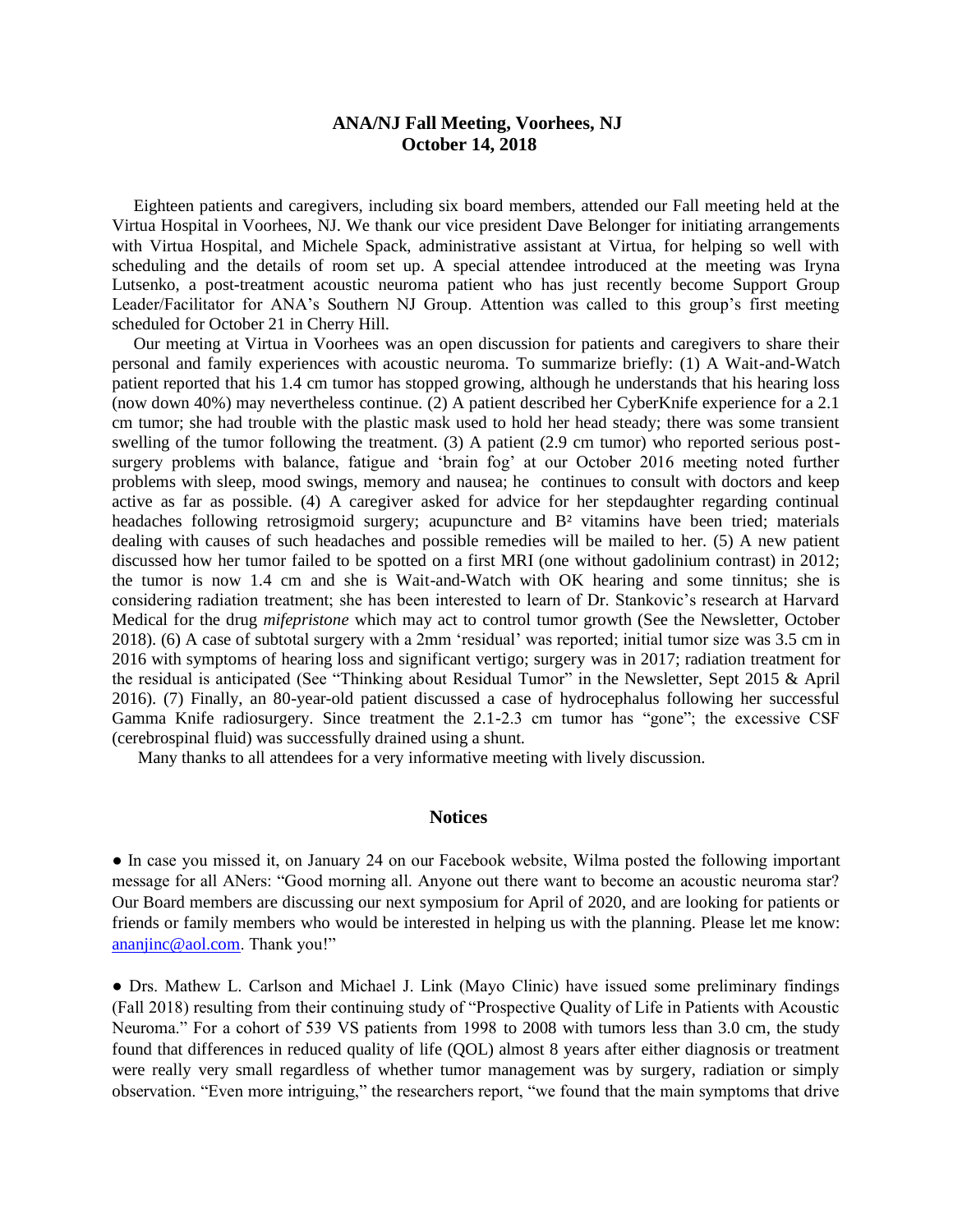a reduced QOL in VS patients are primarily ongoing dizziness, followed by headache, followed by tinnitus, with facial weakness and hearing loss actually coming in fourth and fifth place, respectively." Treatment modality did not predict which patients would have these bothersome symptoms. "For example, the only predictor for long-term dizziness was the presence of severe dizziness at the time of diagnosis – treatment did not really positively or negatively impact it."

● Researchers at the Cleveland Clinic have used data from the Central Brain Tumor Registry of the Unites States in Hinsdale, IL, to calculate that over 3,300 vestibular schwannomas (VS) are diagnosed per year in the US. From 2004 to 2010 there were 23,729 newly diagnosed VS in the US. The overall incidence of VS was 1.09 per 100,000 of population. "Incidence increased with age to a peak of 2.93 per 100,000 in the 65-74 year old age group. Overall, there was no difference in incidence by gender. Incidence is higher in Asian Pacific Islanders and lower in African Americans and Hispanics." (See V.Kshettry et al, "Incidence of Vestibular Schwannomas in the United States," *Jour Neurooncology*, Vol 124, Sept 2015.)

### **"A Shift Toward Conservatism"**

We read with great interest the report by Mayo Clinic researchers entitled "The Changing Landscape of Vestibular Schwannoma Management in the United States – A Shift Toward Conservatism."<sup>1</sup> The 'Results' section of the report states:

 *A total of 8330 patients (average age 54.7 years, 51.9% female) were analyzed. The mean incidence was approximately 1.1 per 100,000 per year and did not vary significantly across time; however, from 2004 to 2011 there was a statistically significant decrease in tumor size category at the time of diagnosis. Overall, 3982 patients (48%) received primary microsurgery, 1978 (24%) radiation therapy alone, and 2370 (29%) observation. Within the microsurgical cohort, 732 (18%) underwent subtotal resection, and of those, 98 (13.4%) received postoperative radiation therapy. [Surgical treatment] was more common in younger patients and larger tumor size categories. Management trend analysis revealed that microsurgery was used less frequently over time, observation was used more frequently, and the pattern of radiation therapy remained unchanged. [A linear regression equation] was applied to predict future management practices. These data predict that by 2026, half of all cases of VS will be managed initially with observation.* 

 This prediction that 50% of cases of VS will be managed initially with observation (Wait-and-Watch) by 2026 may seem improbable, but it is in line with trends reported by neurosurgeons, as well as current patient concerns for maintaining quality of life. In ANA's webinar series, for example, Dr.Ted McRackan (March 2018) noted how he already recommends observation for over 50% of his patients; and Dr. John Oghalai (November 2018) reported that 40% of his patients never need treatment; 25% opt for radiation; and 35% for surgery.

What are some of the reasons for the "Shift Toward Conservatism?"

 $\overline{a}$ 

(1) As shown by the valuable series of ANA Patient Surveys (1998, 2007-08, 2012, 2014), tumor size at diagnosis has decreased significantly.<sup>2</sup> The percentage of tumors 1.5 cm or less rose from 23% in

<sup>1</sup> M.L.Carlson, M.J.Link et al, *Otolaryngol Head Neck Surgery*, Vol. 153(3) (September 2015). Mayo Clinic School of Medicine, Rochester, Minnesota, USA.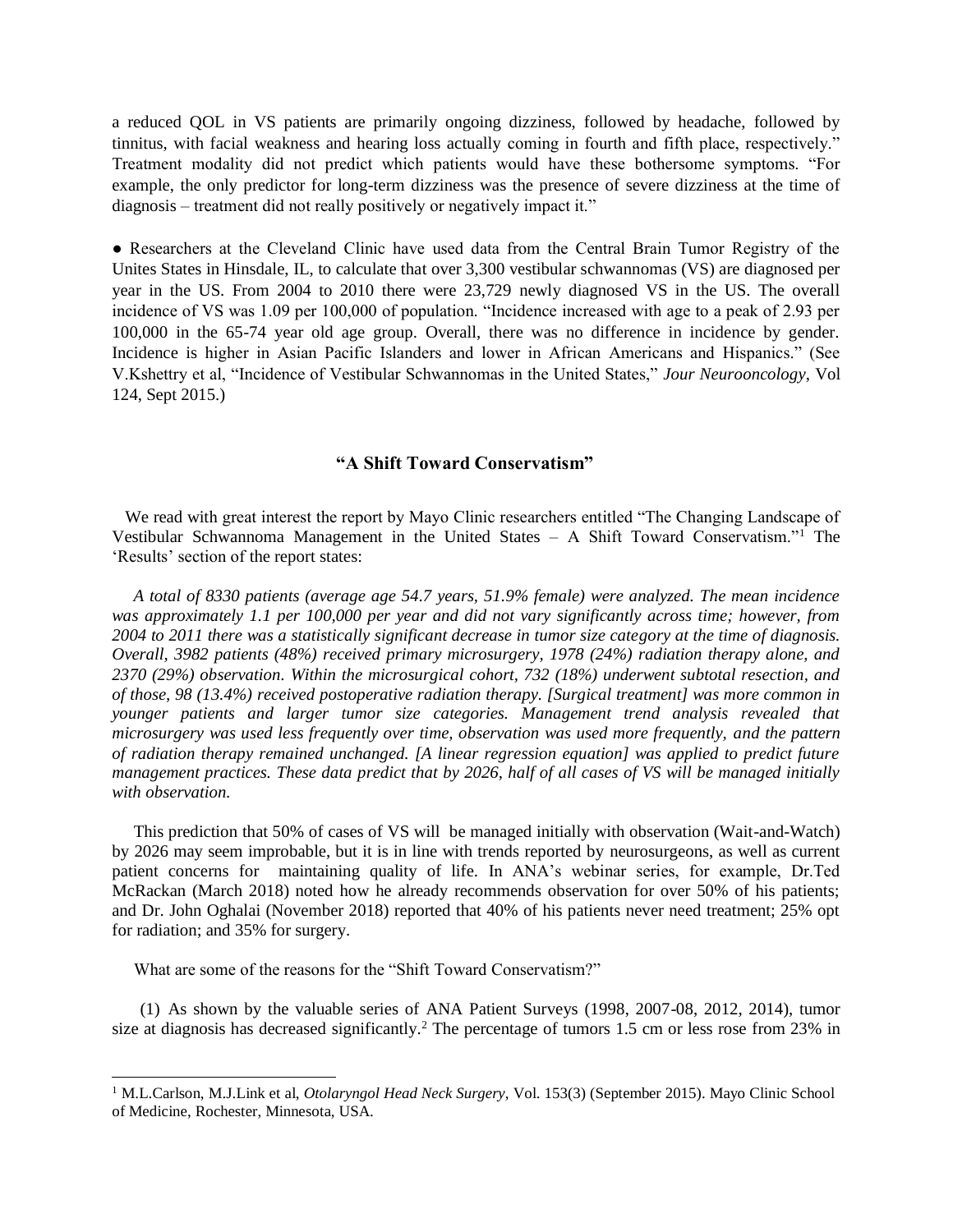1998 to 47% in 2014. For the ANA 2014 Survey, 63% of patients who chose Wait-and-Watch management said that they did so because their tumors were less than 1.5 cm. Researchers at the Gentofte University Hospital in Copenhagen have been tracking the trend in Denmark. In 2004 they reported: "The size of diagnosed tumors has decreased from a median of 35 mm in 1979 to 10 mm in 2001.<sup>3</sup>

 (2) Notably in Denmark, where 40% of 1,818 patients were allocated to observation by MRI during 1975-2005, researchers have continued to publish valuable data on the growth patterns of sporadic VS that support initial observation of small tumors. An MRI six months after tumor diagnosis can identify tumors either likely to continue growing or suitable for observation. For the majority of small intrameatal [in the canal] tumors, the recommendation has been observation with yearly MRI for 5 years, followed by MRI every other year for 4 years, followed by MRI after 5 years, ending the observation if no growth has occurred. A caution is that late growth after five years of quiescence may occur.<sup>4</sup>

 (3) By 1991, the superior imaging by MRI replaced X-ray computerized tomography (CT), which was in use since 1971 despite its ionizing radiation risks. The National Institutes of Health's consensus statement on *Acoustic Neuroma* (December 1991) stated: "MRI now is regarded as the most definitive study that can be performed, and is capable of revealing vestibular tumors as small as a few millimeters in diameter. The use of MRI with contrast enhancement has resulted in the identification of patients with very small, relatively asymptomatic VS for whom the natural history is still not known. Conservative management may be appropriate for these patients."<sup>5</sup>

 (4) Doctors have responded positively to patient concerns over preserving Quality of Life (QOL) as far as possible during the treatment process.<sup>6</sup> In the ANA 2014 Patient Survey, 77.2% of patients who chose to Wait-and-Watch rather than have surgery or radiation said they did so because of their doctor's advice.

 (5) Over the years, VS patients have become much more knowledgeable about options for the management of their tumors. The Internet has provided easy access to information about VS, and a strong network of patient support groups has developed in the United States.

 There's an excellent personal account and evaluation of the Wait-and-Watch experience by Carol Krucoff entitled "The Waiting Game: Why I Let My Brain Tumor Go Untouched for 10 Years."<sup>7</sup> Her 3 mm asymptomatic VS was discovered incidentally in 2003 when she was 50 years old; she allowed it to grow to 6 mm by 2006; and to 12 mm by 2013, at which point she intervened to have Gamma Knife radiosurgery. Her VS was still asymptomatic, but she decided that with any further growth there was "a strong likelihood of negative effects on her hearing and facial nerves." Carol observed that the 'waiting

<sup>&</sup>lt;sup>2</sup> The ANA 2014 Survey is online in full at ANA-USA.org. A brief review of the survey is in our Newsletter for April 2018. See also J.Patel et al, "The Changing Face of Acoustic Neuroma Management in the USA: Analysis of the 1998 and 2008 Patient Surveys from the Acoustic Neuroma Association," *British Journal Neurosurg*, Vol. 28 (January 2014).

<sup>3</sup> S.Stangerup et al, "Increasing Annual Incidence of VS and Age at Diagnosis," *Jour Laryngol Otol*, Vol. 118 (August 2004).

<sup>4</sup> S.Stangerup et al ,"The Natural History of VS," *Otol Neurotol*, Vol 27 June 2006). See "Guidelines for the Future Treatment of VS," in ANA/NJ Newsletter (Oct 2018).

<sup>5</sup> See S.Selesnick et al, "The Changing Clinical Presentation of Acoustic Tumors in the MRI Era, *Laryngoscope* (April 1993); and discussion in "Acoustic Neuroma Sizes and Symptoms," ANA/NJ Newsletter, online (Sept 2005, Jan 2006).

<sup>6</sup> See for example "Choosing Between Surgery and Wait-and-Watch," ANA/NJ Newsletter (Sept 2004), a review of T.Tos et al, "Long-term Socio-economic Impact of VS for Patients under Observation and after Surgery," *Jour Laryngology & Otology*, Vol 117 (Dec 2003).

<sup>7</sup> *The Washington Post* (Feb 2016), reprinted in the Spring 2016 newsletter of the Acoustic Neuroma Association of Canada [\(www.anac.ca/newsletters\)](http://www.anac.ca/newsletters). Carol Krucoff is a yoga therapist at Duke Integrative Medicine in Durham, NC. She is the author of several books on yoga.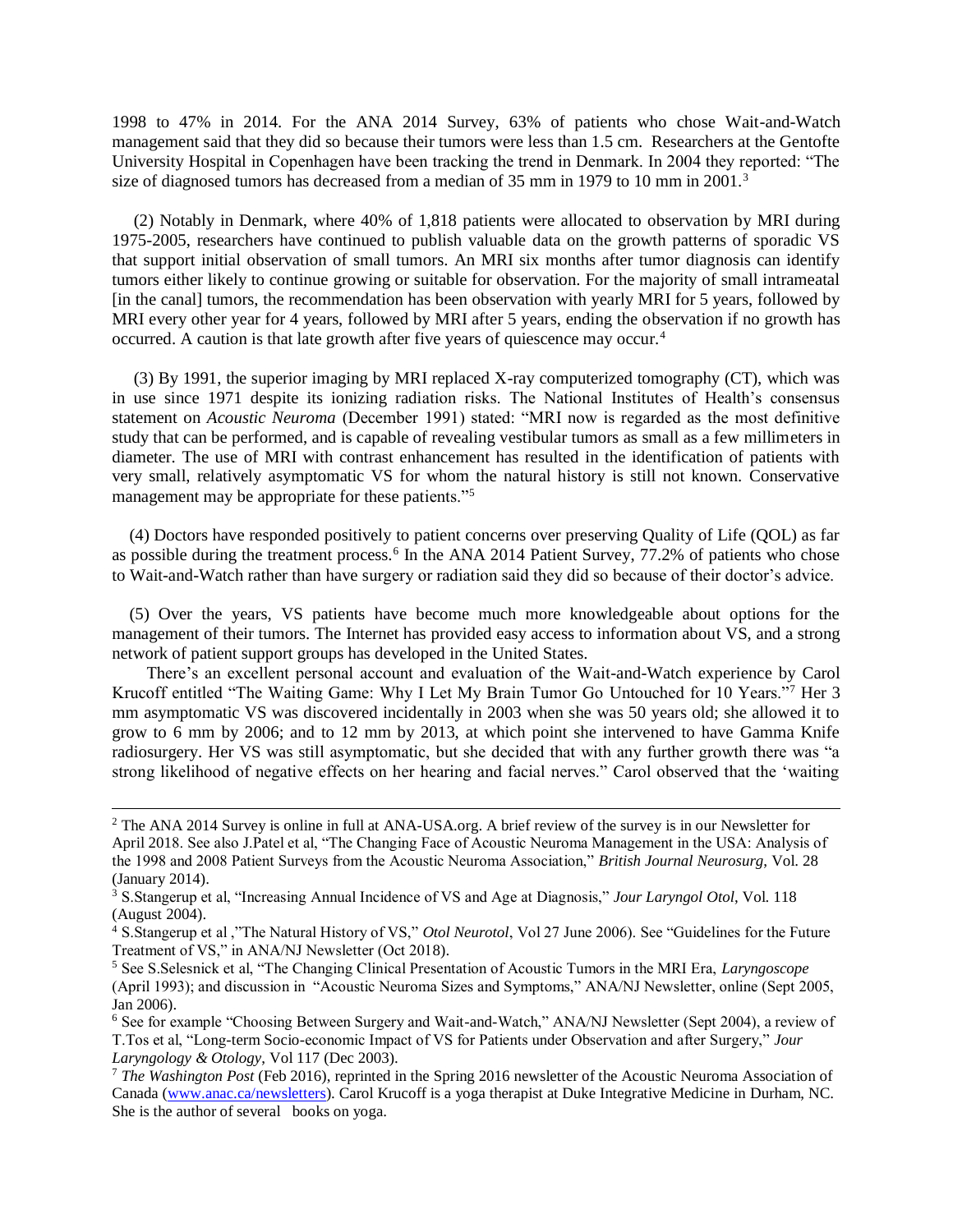game' had its moments of anxiety, but the delay in treatment also meant she was able to benefit from a further decade of important advances in radiation technology.

 Carol's tumor grew at the rate of 1 mm/year. Danish studies have shown that hearing may decline during observation even though periodic MRIs show little or no tumor growth. Much depends on quality of hearing at the time of diagnosis.<sup>8</sup> Of patients with 100% speech discrimination at diagnosis,  $69\%$  maintained good hearing after more than 10 years of observation. Of patients with better than 70% speech discrimination, 59% preserved good hearing after about 5 years of observation.

 The Mayo Clinic report concludes that tumor size at time of diagnosis has decreased over time and the increased use of radiation for VS in the Unites States has reached an apparent plateau. "Instead, in recent years an increasing number of patients have been allocated to primary observation. Overall, microsurgery remains the most common treatment modality used in the Unites States, but the slow decline seen in past decades has continued."

### **My Acoustic Neuroma Story** by Kathy Cecere\*

 My story began in 1993 while at a pediatric ENT appointment with my daughter. I mentioned I'd had mild ringing in my left ear for a couple of years, and the doctor tested me. A very slight hearing loss was detected and he advised yearly exams. For some reason, I kept that report but didn't have more hearing tests. I had young children, was working, and I was "BUSY".

 For the next 15 years the "ringing" in my ear gradually increased with strange musical noises, buzzing, a TV or radio left on. I still didn't notice a hearing loss, but noisy settings like weddings, large restaurants, business meetings, were pretty unbearable. Sometimes I felt a "floating" sensation. I described it to my doctors at any routine exams. I was offered tranquilizers, antidepressants, etc., which I declined. I still didn't consult an ENT. I didn't feel "bad", and I was "BUSY" with children and working.



 In December 2008, the tinnitus went crazy and I started bumping into doorways and walls. I saw my family doctor 3 times in 2 weeks. She sent me to a neurologist for an MRI. Just before Christmas I was told I had an Acoustic Neuroma measuring approximately 9x4x5mm. The neurologist recommended an ENT. This time I paid attention. I also found ANA/NJ online. I sent an email, and Wilma Ruskin called me immediately. I'm thankful for that call! It led me to the moral support of ANA/NJ meetings. I relaxed enough to enjoy a busy holiday with lots of guests, and when January 2009 arrived I started researching specialists. I made an appointment with the

ENT, who was excellent and offered very good advice. I also found an AN specialist and was on Wait/Watch for 2 years, having MRI's every 6 months.

 Then tumor growth began and having treatment was recommended. I felt it best to get more opinions. I consulted with several excellent doctors, in-person, online, even out-of-network (very costly!). ALL said that I should treat; I was a good candidate for surgery OR radiation, but the choice was mine. It was an agonizing choice for me. I dove into information. I finally decided surgery was best for me; radiation would be there if I needed further treatment. I found my comfort zone with Drs. Selesnick and Gutin at Weill-Cornell and Sloan-Kettering in New York City. I had retrosigmoid surgery at Sloan-Kettering in July 2010, when my AN was approximately 1.5cm, touching my brainstem. During surgery my facial

<sup>8</sup> S.Stangerup et al, "Long-term Hearing Preservation in Vestibular Schwannoma," *Otol Neurotol*, Vol 31 (Feb 2010).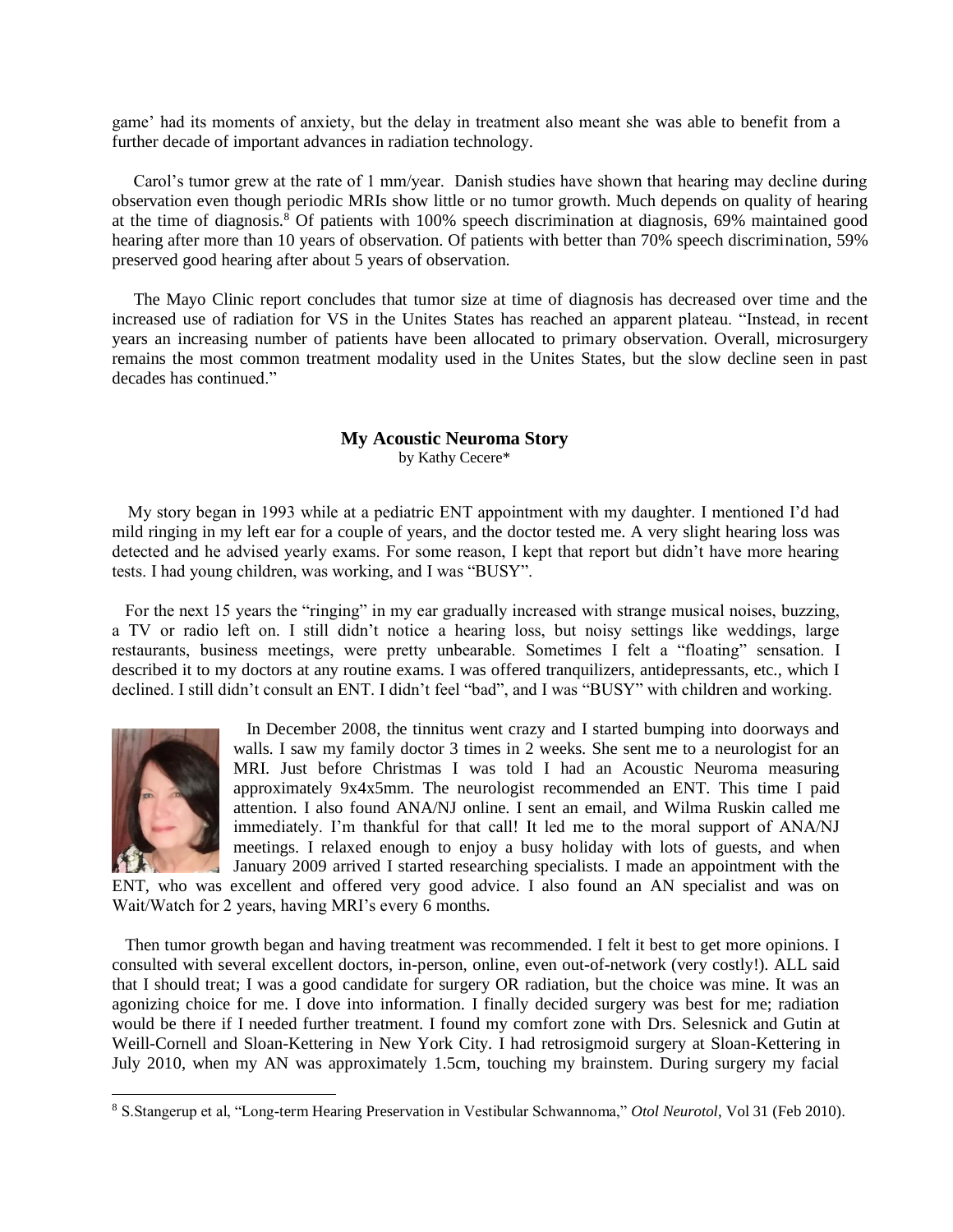nerve was found badly involved with the AN, so a partial resection was done (as planned beforehand, just-in-case), leaving a bit of the AN. After surgery my balance was good; no facial nerve issues or headaches, still some tinnitus. I had reduced hearing in the affected ear from about 80% word recognition before to about 30% after. I had some vestibular therapy as recommended and still do simple balance exercises. I went back to work after 8 weeks.

 By 2015 the residual tumor began to enlarge, and I had to make a decision for radiation treatment, but by what method, single or fractionated? I chose single session treatment Gamma Knife at NYU with Dr. Kondziolka (Feb 2015). It was not difficult, and I felt no side effects. The aftermath of the GK has been as expected. After some initial swelling the tumor size decreased and has remained stable. The hearing in my left ear has gradually faded to almost nothing. Still some tinnitus, noisy settings remain difficult, but life is good. My next MRI will be two years from now. I'm very grateful to the wonderful doctors who treated me, and to those I consulted. We're busy with life, family and 4 grandsons. When I think of that hearing test in 1993, I guess I've had a long Wait/Watch journey.

\*Kathy is listed in the *ANA/NJ Directory* (June 2014). She is a member of our executive board.

### **Have You Taken a Look at PubMed.gov?**

 PubMed.gov has been called the "true liberator of medical knowledge in the National Library of Medicine."<sup>9</sup> Virtually all published medical articles from the thousands of professionally recognized and peer-reviewed journals are archived on this website in summary form. PubMed comes with a powerful search engine that will quickly identify by topic virtually all research reports. The National Library of Medicine has zealously pursued the goal of making medical information free, open and easily tapped.



National Library of Medicine Bethesda, Maryland

 Articles in our newsletter are often footnoted to encourage you to take a look on your own at the important research reports about acoustic neuroma that are available to you in the medical journals. Simply go online to [www.pubmed.gov](http://www.pubmed.gov/) and use the search engine to call up the abstracts of the reports we have cited. PubMed will also direct your attention to related reports. Although for some reports you will find a link to a free full-text copy, mostly PubMed provides only directions for ordering copies from various reprint companies (at much too high a cost, we think). Better would be to ask the Interlibrary Loan Service at your local library to order a copy of the report you wish to read in full. There may or may not be a small charge.

<sup>9</sup> See "PubMed! The True Liberator of Medical Knowledge," ANA/NJ Newsletter (Sept 2007).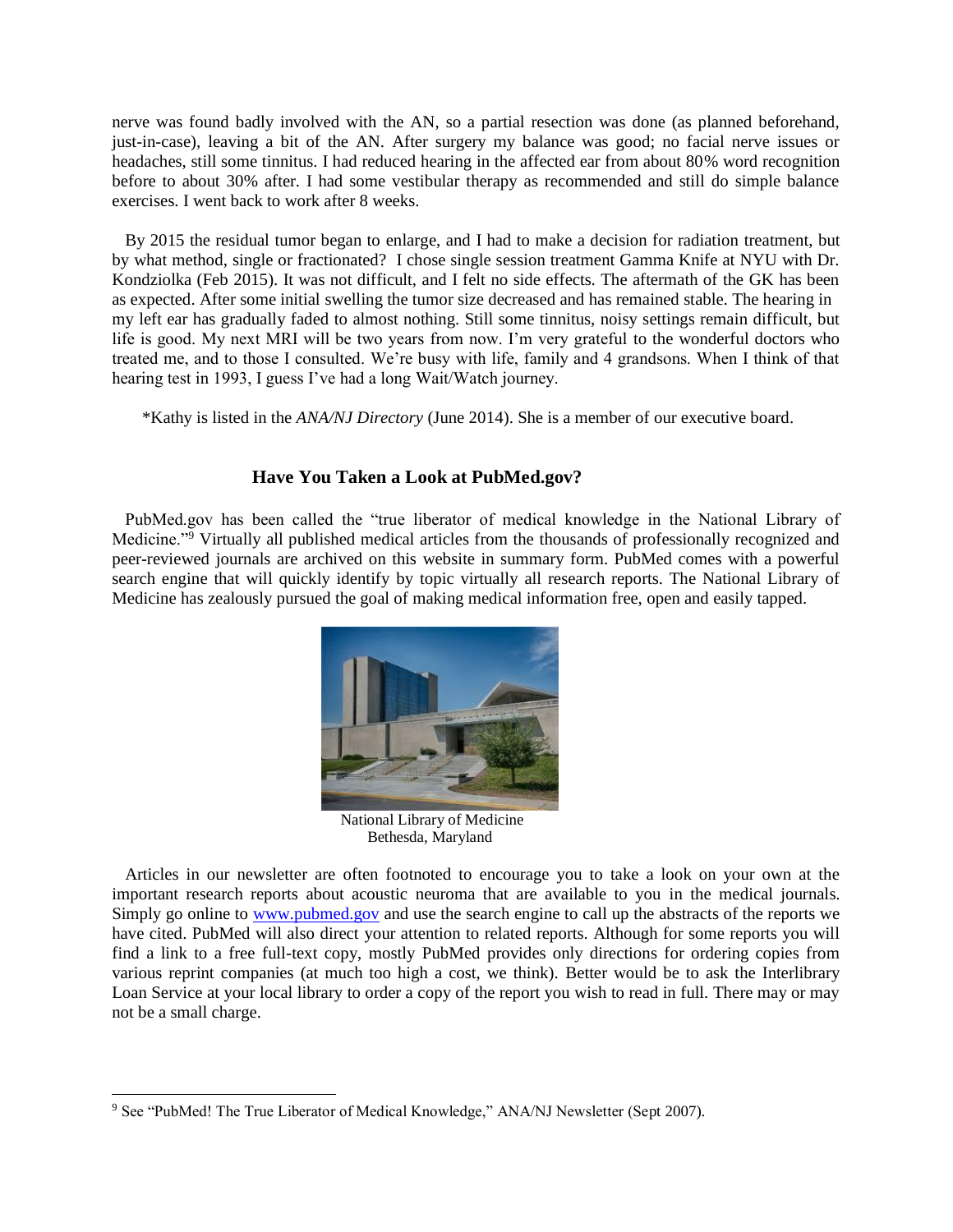## **GIFTS & DONATIONS to ANA/NJ**

January 1, 2017 – December 31, 2018

The Executive Board of ANA/NJ gratefully acknowledges those who have contributed to ANA/NJ in support of its mission to provide information, encouragement and support to acoustic neuroma patients and their families.

Patricia Boles **Mark & Elaine Riches** Mark & Elaine Riches Dennis Feinstein Gail & Joseph Ryan Andy & Jeane Gregg Bruce & Lois Smith Dave Lavender Diane B. Whiteway Nito Roque

Jeffrey Miller Jill Scaglione Phyllis Schreiber Stefanie Stevenson

### **Sponsor a Member**

Ran Abed Clare Hofmann

### **Conference**

Ran Abed Miranda & Ken Sacharin Phyllis Schreiber

### **Benefactor Memorial Donations**

Harry E. Springfield Jr. **In Memory of Martin Kain** Helen Vaccaro Joyce & Robert Babb Co-workers of Cindy Kain at Eurofins Lancaster Labs **Supporter** Deborah Ann Hodulik Carol Paprocki David Isralowitz, MD **Karen & Walter Trommelen** Mr. & Mrs. Michael Petillo Pat & Tim Zetttlemoyer

Brad Zimmerman **In Memory of Betty L. Springfield** Harry E. Springfield, Jr. **Associate** In Memory of Amy Grossman Princeton Medical Group Patricia Mercready **Robert & Eileen Garber** Robert & Eileen Garber